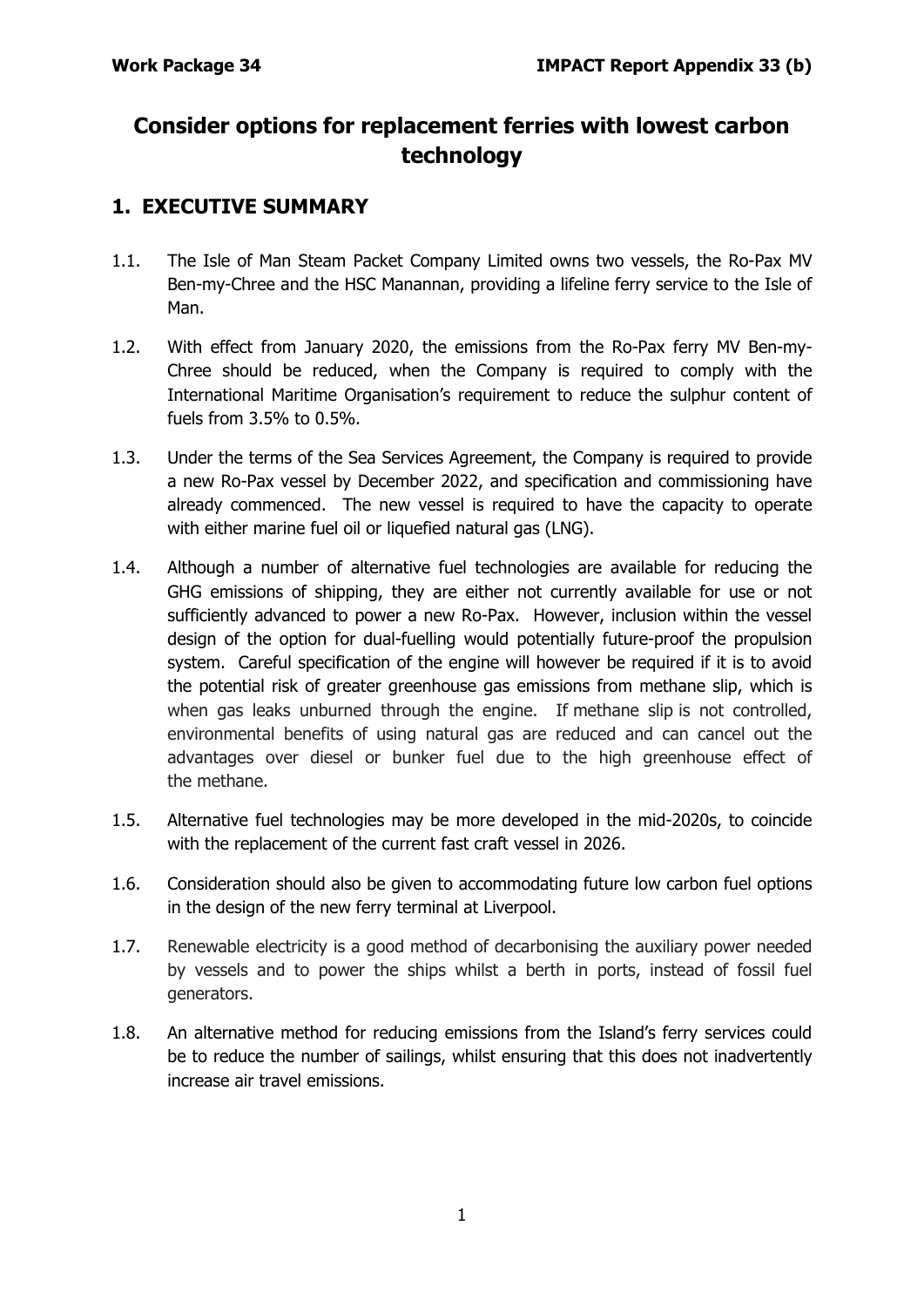# **2. THE CHALLENGE**

- 2.1. The Isle of Man's lifeline ferry service to the Port of Heysham, a distance of 40 nautical miles, is provided by the Isle of Man Steam Packet Company Limited ("IOMSPCo").
- 2.2. The national importance of a secure and stable shipping service operating from and to the Isle of Man was confirmed by Tynwald in May 2018, when it voted to approve the purchase of IOMSPCo. At that time it was also agreed that a new sea services agreement would be signed between the Department of Infrastructure ("the DOI"), and IOMSPCo, within 12 months. Although now owned by Government, IOMSPCo operates as a private company, at arm's length from Government, with a governance structure lead by a Board of Directors. These Directors are appointed by the Isle of Man Treasury.
- 2.3. The Sea Services Agreement ("the Agreement") is a formal contract between the DOI and IOMSPCo, which obliges the Company to invest in new ships and guarantees minimum service levels. In return, the Agreement permits IOMSPCo almost exclusive use of the DOI's linkspans at King Edward VIII Pier and the Victoria Pier.
- 2.4. The Agreement was signed on  $31<sup>st</sup>$  May 2019 and will replace the current User Agreement with effect from January 2020. The Agreement will remain in place until 2044, with variations to the Agreement being formally reviewed by the two parties every 5 years.
- 2.5. IOMSPCo owns two vessels; the Ro-Pax MV Ben-my-Chree, and the HSC Manannan, with a third, contract freight vessel, the MV Arrow, providing a back-up service. Further background information regarding the Island's strategic sea services, can be found in the 2016 Report commissioned from economic consultancy, Oxera LLP.
- 2.6. IOMSPCo has confirmed that 98% of the vessels' fuel is bought and delivered in the UK, with only a relatively small amount of fuel purchased in the Isle of Man from Manx Petroleums.
- 2.7. With effect from January 2020, emissions from the MV Ben-my-Chree should be reduced, when IOMSPCo is required to comply with the International Maritime Organisation's requirements that the sulphur content of fuels is reduced from a maximum of 3.5% to a maximum of 0.5%. This will result in a change for the MV Ben-my-Chree from Heavy Fuel Oil (HFO) to the cleaner, lower emission, Marine Gas Oil (MGO).
- 2.8. HSC Manannan already operates using Marine Gas Oil.
- 2.9. Under the terms of the Agreement, IOMSPCo is required at clause 5.2.2 to replace the MV Ben my Chree by December 2022 at the latest, and the specification and commissioning process have already commenced. The Sea Services Agreement specifies at Clause 5.2.7.2.1 that the new vessel is required to have the capacity to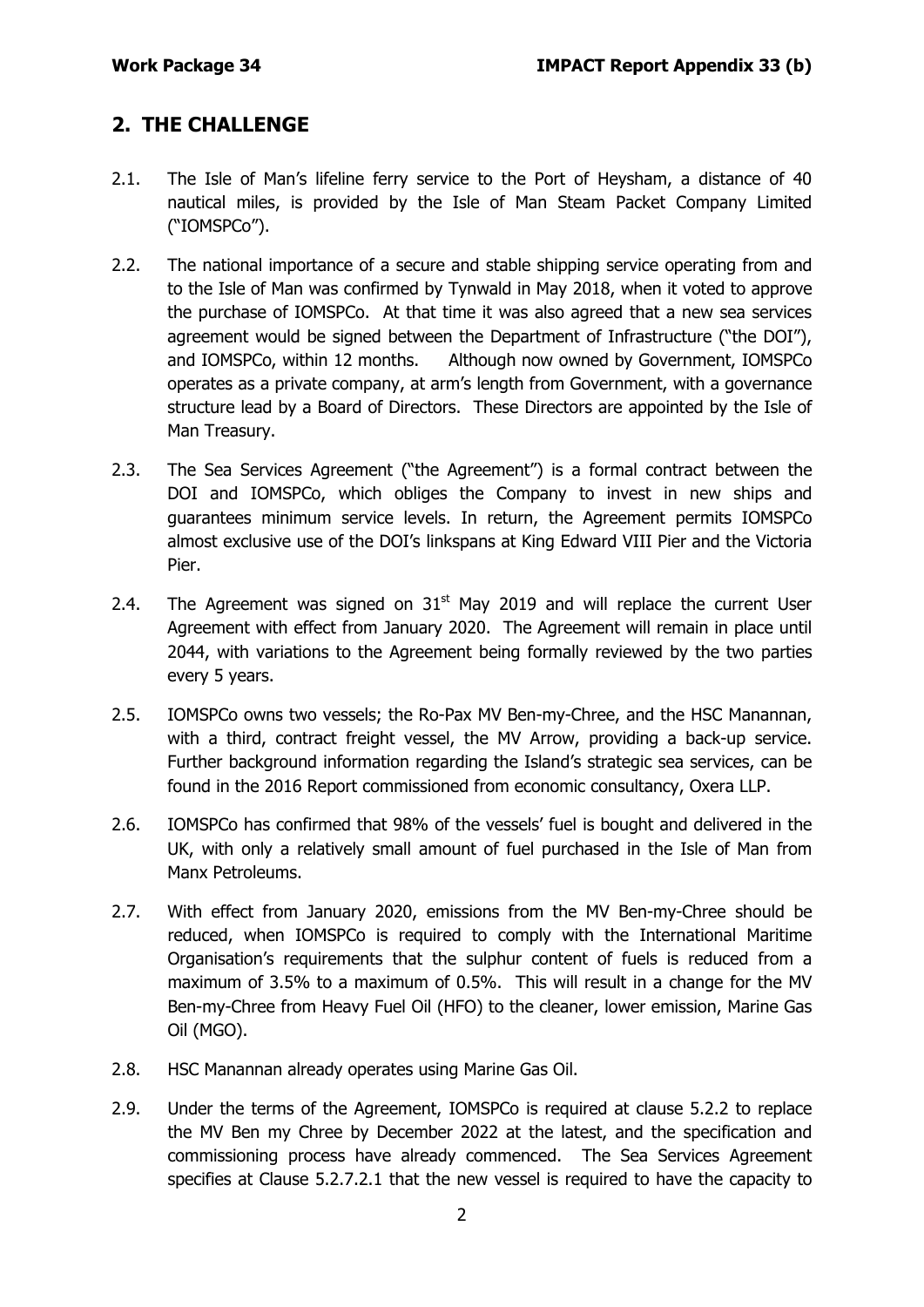operate with either marine fuel oil or liquefied natural gas (LNG). LNG is a transition fuel, which could assist in reducing the emissions gap; however, bunkering facilities are currently very limited, with no bunkering available at Heysham Port.

- 2.10. Once the replacement Ro-Pax comes into service, the MV Ben-my-Chree will remain in service as the back-up vessel.
- 2.11. A number of alternative fuel technologies are available for reducing the greenhouse gas emissions of shipping. For alternative fuels and power sources, the technical applicability and commercial viability vary greatly for different ship types and trades, with deep-sea vessels having fewer options compared with short-sea segment vessels.

# **3. FUEL OPTIONS**

## **Diesel /hybrid options**

- 3.1. As in hybrid cars, an electric engine can be coupled to a diesel engine and power the same drivetrain. This allows a switch to zero-emission electric propulsion if and when required. The electric engine can be powered by a battery, but a fuel cell would also be able to provide zero-emission power when using a zero-emission fuel such as hydrogen from renewable electricity. However, the development of battery and fuel cell electric vessels is still at the demonstration phase and usually applied to smaller vessels due to the difficulty in reaching the power requirements of a large seafaring vessel. Another hybrid option injects hydrogen produced from renewable sources in a diesel engine alongside diesel and can yield considerable  $CO<sub>2</sub>$  emission reductions. This has been successfully demonstrated in vans by the British company ULEMCo105. It is currently being trailed by Cie. Maritime Belge SA with the Hydroville, a 14-meter passenger shuttle carrying passengers from Kruibeke to Antwerpen106.
- 3.2. In conclusion, this technology is currently unsuitable to be scaled-up to a RoPax operating across the Irish Sea.

## **Electricity**

3.3. Electrification based on low carbon electricity production has been identified as a sensible pathway of decarbonisation for many transport sectors, including shipping. With an electrical propulsion system, the options are to generate the electricity onboard or to use electricity produced inland (e.g. from the grid). Both options require on-board battery storage. Due to reduced autonomy, the use of batteries in shipping is possible for short-range journeys or vessels with less power requirement from propulsion. It is therefore not suitable for the Irish Sea at this time. Aside from the propulsion, renewable electricity is a good method of decarbonising the auxiliary power needed by vessels and to power the ships whilst at berth in ports, instead of fossil fuel generators.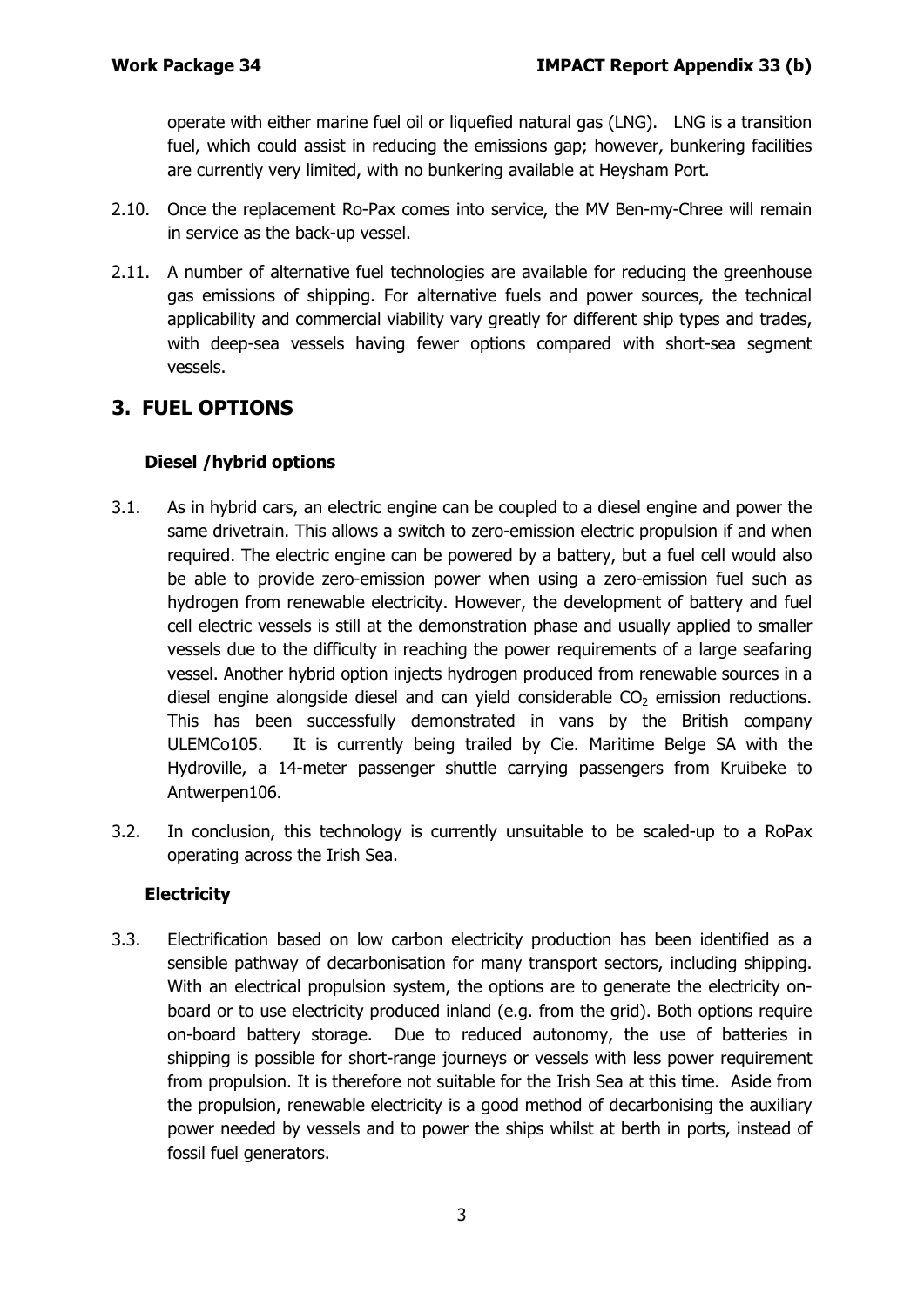- 3.4. The world's largest all-electric ferry, E-Ferry Ellen, made its maiden voyage in August 2019, connecting the Baltic Sea island of Aero, to the rest of Denmark; a route of 22 nautical miles (CNBC, 2019). The vessel is capable of carrying 30 vehicles and 200 passengers and has been developed with support from the European initiative H2020 (E-Ferry, 2015).
- 3.5. Whilst E-Ferry Ellen represents a significant electric ferry development; it has a significantly smaller capacity than the MV Ben-my-Chree, a much shorter route, and very different sailing conditions between the Baltic and Irish seas. The E-Ferry Ellen is confirmation that electric ferry technology is not yet sufficiently developed to provide a Ro-Pax ferry powered by an alternative source that is capable of delivering the Island's lifeline service.



Figure 1 E-Ferry Ellen (Electrive, 2019)

3.6. In conclusion, electricity has potential as a zero-carbon alternative but technology is not currently sufficiently advanced for the Irish Sea routes/distances.

# **Liquefied Natural Gas (LNG)**

- 3.7. In general, LNG can be used in spark-ignition engines, dual-fuel compression ignition engines and converted compression ignition engines. LNG is currently used most widely in dual-fuel engines. The boil-off gas from the LNG storage tanks is pumped to the engine where it is combusted with a proportion of conventional fuel (HFO, MDO or MGO) to aid ignition, as LNG has a higher ignition point and will not selfignite. LNG carriers commonly use LNG in dual-fuel engines. However, there are now of the order of 100 LNG-powered vessels of other types. The technical readiness of these dual-fuel engines in LNG carriers is high, as they have been commonly used for these vessel types for many years. It is possible to convert some diesel engines to LNG.
- 3.8. A new Code of Safety for Ships using Gases or other Low-Flashpoint Fuels (IGF Code) came into force in January 2017 (International Transport Workers' Federation, 2017), initially focusing on LNG as an amendment to the International Convention for the Safety of Life at Sea (SOLAS). LNG storage can be located on-deck or belowdeck. However, there are fewer safety requirements if the tanks are placed on-deck,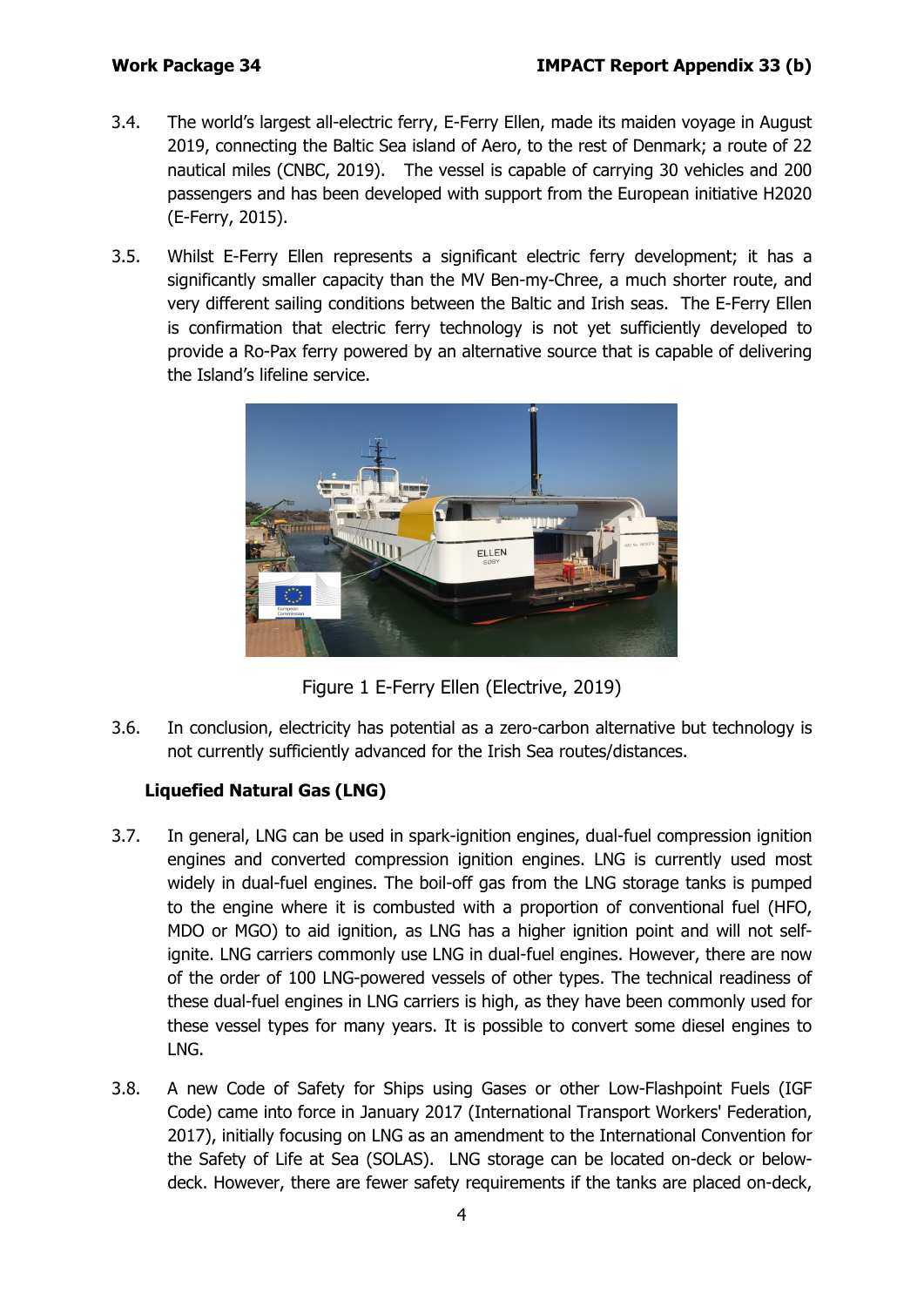according to the regulations surrounding the storage of gas used for marine fuel. For some vessel types, this would reduce cargo space and decrease the revenue of the ship. To minimise this loss of revenue, smaller storage capacity could be used. However, this would increase the bunkering frequency.

- 3.9. A disadvantage of LNG storage is that capital costs increase with tank size. This problem is compounded by the lower energy density of LNG compared to the incumbent diesel fuels, further increasing the need for larger fuel storage tanks. The required changes in refuelling infrastructure and subsequent costs are also barriers for widespread use of LNG as shipping fuel as conventional bunkering infrastructure and techniques cannot be used for this fuel, and these facilities are not available at Heysham or Liverpool. Some of the existing refuelling infrastructure used for HFO, MDO or MGO would need to remain if dual-fuel engines were used as the propulsion system.
- 3.10. The fuel cost of LNG is also lower than that of the incumbent fuels, approximately 25-50% of the price of MGO116. There are currently a small number of LNG ships being used in inland shipping, for example, the 'Greenstream' barge operated by Shell. In its 2019 Maritime Forecast, DNV GL reported that last year, 2.73 per cent of the global shipping order book was for LNG-powered ships, with another 3.07 per cent to be battery powered. DNV GL predicts that by 2050, LNG will be the single biggest source of fuel for the global shipping industry (Stenersen and Thonstad, 2017)
- 3.11. CMA CGM, one of the world's largest container operators, has recently taken delivery of its first LNG powered ultra-large container vessel. As the market moves to LNG and the international LNG infrastructure ramps up, this is seen as an interim fuel with ships that can run on both MGO and LNG and therefore a dual fuel ship to secure bunkers.



Figure 2 (CMA CGM Group, 2018)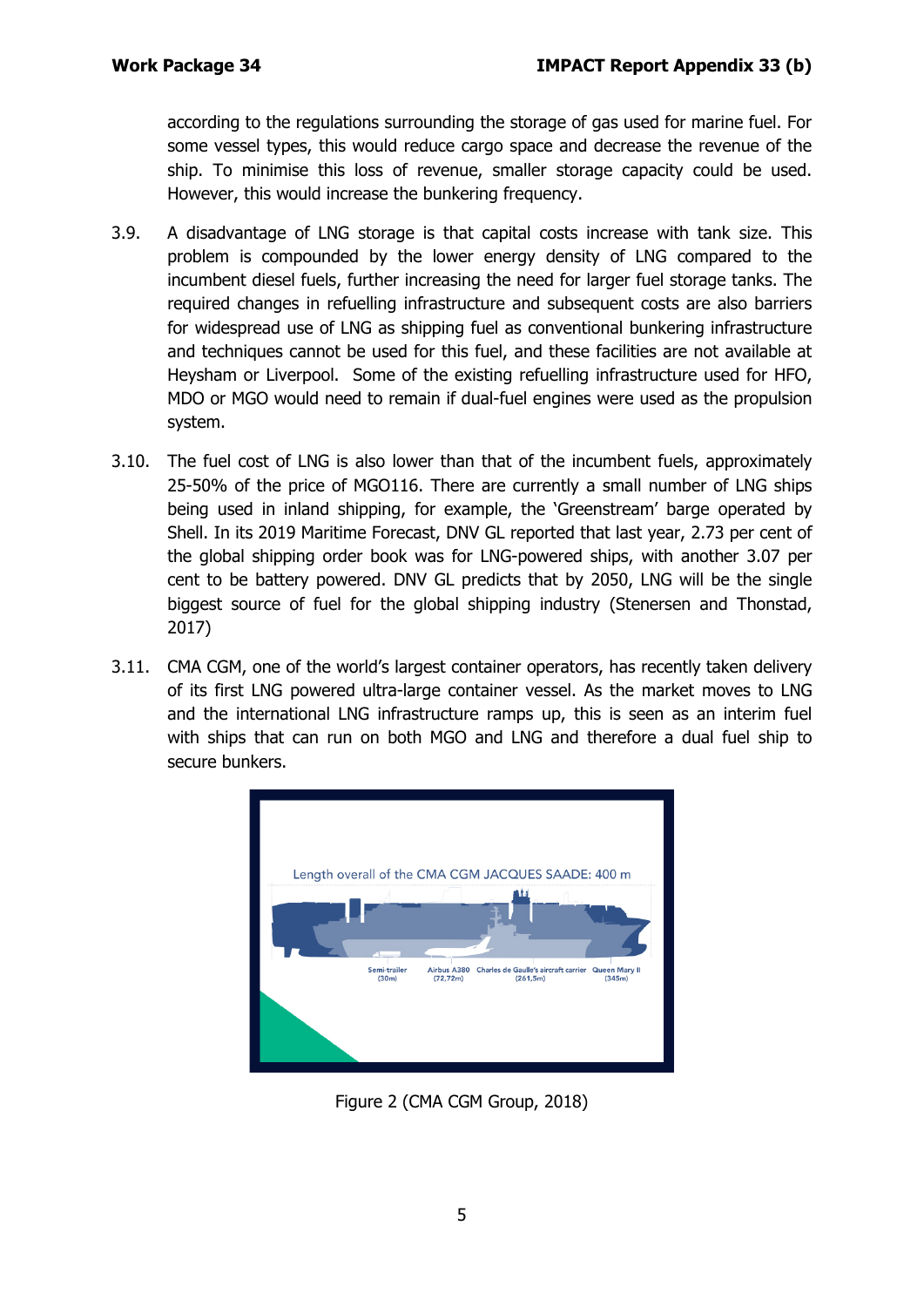- 3.12. Vessels using LNG propulsion can reduce  $CO<sub>2</sub>$  emissions when compared to the incumbent diesel fuels. However, when considering GHG emissions other than  $CO<sub>2</sub>$ on a lifecycle basis, methane slip from LNG needs to be taken into consideration.
- 3.13. Levels of methane slip vary significantly depending on engine type. In road vehicles, this can be so severe that it has led to an increase in greenhouse gas emissions since methane is c.25x worse compared to  $CO<sub>2</sub>$  Lean-burn gas engines and low-pressure dual-fuel engines suffer from methane slip due to incomplete combustion, while the high-pressure dual-fuel engine operates with almost zero methane slip.
- 3.14. In conclusion, recent research suggests only high-pressure dual-fuel engines reduce "well-to-wake" greenhouse gas emissions by 10%, compared with their heavy fuel counterparts. Lean-burn and low-pressure dual-fuel engines cannot reliably reduce greenhouse gas emissions, although they do emit 95% less sulphur oxides and 97% less particulates.
- 3.15. Methane slippage needs to be considered carefully if LNG is to be used by IOMSPCo as an alternative fuel for decarbonisation, and the research would suggest that the new IOMSPC vessel should be designed with a high-pressure dual-fuel engine if it is to avoid the risk of an inadvertent increase in greenhouse gas emissions as a consequence of methane slippage.
- 3.16. LNG bunkering facilities would be needed at Heysham or Liverpool that are not presently available.

## **Biofuels**

- 3.17. Biofuels and carbon-based electrofuels are drop-in fuels requiring only limited or no modification to engines and fuel systems to replace or blend with traditional fuels used by internal combustion engines. Nitrogen-based electrofuels such as ammonia can also be produced from H<sub>2</sub>, but to replace traditional fuels would require more moderate modification to engines, and to fuel storage and supply systems. While electrofuels have clear advantages with regards to technical application and greenhouse gas footprint, producing them is currently expensive and energyintensive (IEA Bioenergy, 2017).
- 3.18. Global biofuel consumption in all sectors represents around one quarter to one-third of global bunker fuel consumption (estimated in the range of 10-12EJ), but biofuels are today almost entirely used in road transport, in particular in Europe, the USA and Brazil. Whilst biofuels in shipping are in the testing or early adoption phase, (for example via companies like GoodFuels that currently focus on diesel-type fuels such as HVO), the US Navy has developed a drop in fuel blend of 10% biodiesel, 90% petroleum diesel, that is fully compatible with the ships' petroleum power systems. The US Navy is using this biofuel to power its "Great Green Fleet." (Renewable Energy Magazine, 2016)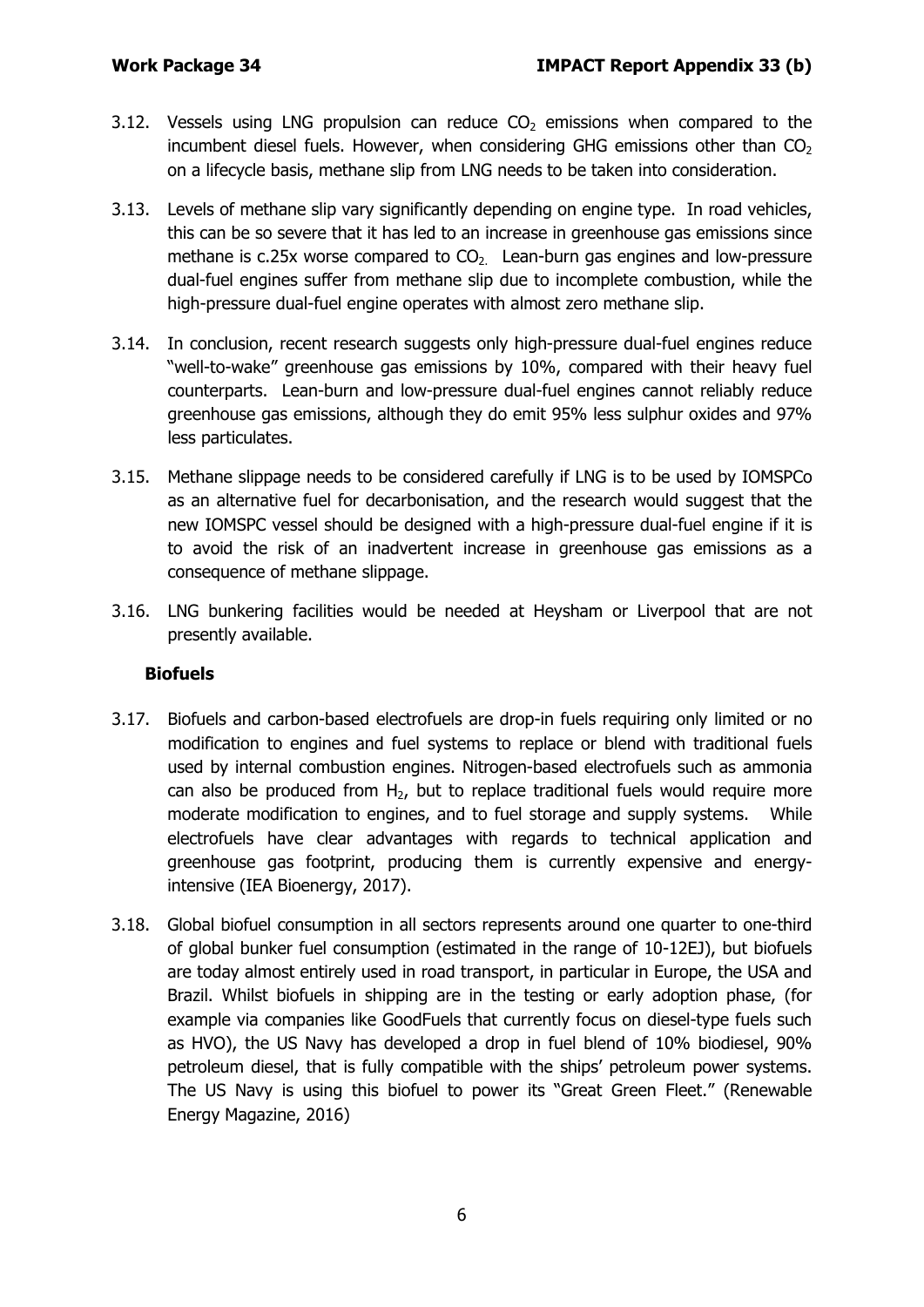- 3.19. The limited use in shipping is a result of the policy focus on road transport to date (due to less overlap with the international arena), and the generally lower cost of shipping fuels and hence larger price gap compared to road transport fuels.
- 3.20. Biofuels include fuels produced from waste oils and fats (SVO, FAME, UCOME and HVO); alcohols (ethanol and bio-methanol); bio-LNG and synthetic diesel (FTdiesel and upgraded pyrolysis oil). The low sulphur characteristic makes many biofuels particularly attractive for reduced emissions.
- 3.21. The life cycle greenhouse gas equivalents of different fuels are measured from "wellto-wake" or "field-to-wake" for fossil fuels and biofuels, respectively. This includes the overall fuel chain from extraction/production of the feedstock at the source to combustion in the marine engine. The values can be used as relative indications of greenhouse gas emission levels, but as life cycle analysis may apply to different system boundaries, specific values for greenhouse gas emissions can be difficult to compare.
- 3.22. Fossil fuels have, on average, the highest life cycle greenhouse gas emission equivalents, and the numbers reported take into account emissions from extraction, refining, and distribution (well-to-wake calculation). Biofuel feedstocks capture  $CO<sub>2</sub>$ via photosynthesis during their lifetime, sequestering carbon until it is burned as a fuel, and thus the  $CO<sub>2</sub>$  from the biofuel combustion itself is not accounted for in life cycle greenhouse emissions. A field-to-wake calculation also includes feedstock and biofuel production processes (use of fertilizers, farming methods, drying, processing, etc.) and transportation. The actual life cycle  $CO<sub>2</sub>$  emissions for both fossil fuels and biofuels will depend on both the fuel production chain and the calculation method for greenhouse gas emissions. However, regardless of different emission estimates, the ranking of the fuels with regard to greenhouse gas emissions is believed to be valid. It is suggested that possibly the holistic environmental approach regarding life cycle emissions should be considered, rather than the calculation of pure Isle of Man combustion emissions.
- 3.23. In conclusion, if the supply was fully developed, this could bring about significant reductions in greenhouse gas emissions, but the cost remains high as not in fullscale production.
- 3.24. It may be worth considering the potential to include storage for biodiesel at the new ferry terminal at Liverpool, which is shortly due to commence construction by the Department of Infrastructure. This could provide an opportunity to future-proof the terminal should biodiesel become readily available.

## **Other Fuel Options**

3.25. Consideration of different fuel options including compressed natural gas (CNG), Liquified Petroleum Gas (LPG), Methanol and Hydrogen is included within the Annex.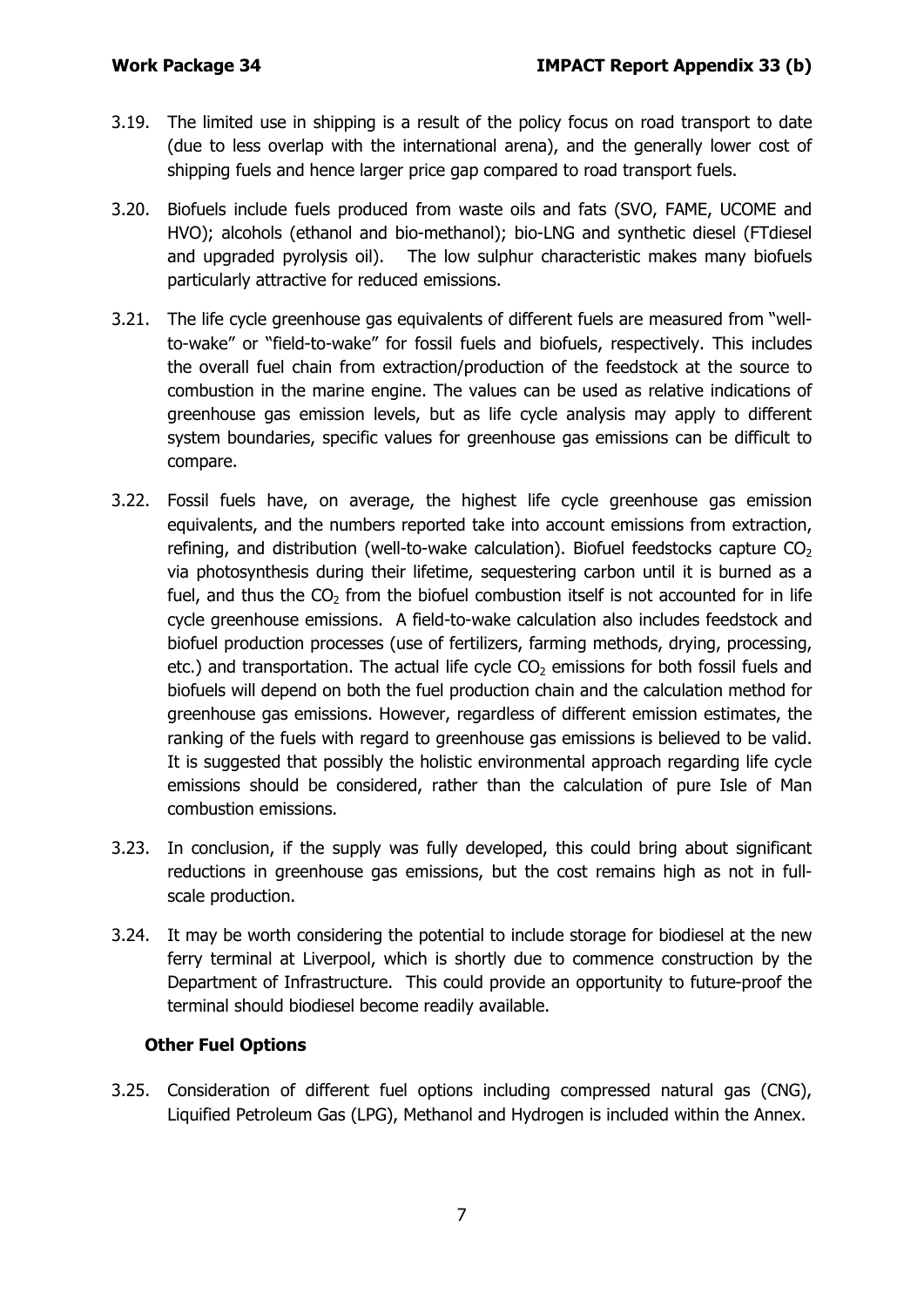#### **Barriers to Alternative Fuels**

The Alternative Fuel Barrier Dashboard: Indicative status of key barriers for selected alternative fuels



Technical maturity - refers to technical maturity level for engine technology and systems.

Fuel availability - refers to today's availability of the fuel, future production plans and long-term availability. Infrastructure - refers to available infrastructure for bunkering.

Rules - refers to rules and guidelines related to the design and safety requirements for the ship and onboard systems. Capital expenditures (capex) - Cost above baseline (conventional fuel oil system) for LNG and carbon-neutral fuels, i.e. engine and fuel system cost.

Energy cost - reflects fuel competitiveness compared to MGO, taking into account conversion efficiency. Volumetric energy density - refers to amount of energy stored per volume unit compared to MGO, taking into account the volume of the storage solution.

#### Figure 3 Illustration of the current status of barriers for alternative fuels. Taken from: The DNV GL Maritime Forecast to 2050

3.26. Alternative fuel costs:

The switch to MGO in 2020 to meet the international emission standards will result in an estimated uplift of USD 1.9 million. If the MV Ben-my-Chree was using biodiesel in the same quantity per year, the cost would be an uplift of over USD 3.5 million. Transference to biodiesel would, of course, depend on the availability of feedstock for first-generation biodiesel or non-feedstock biomass from secondgeneration.

[The above costs are based on average European costs for September 2019 taken from <https://shipandbunker.com/prices>

Biodiesel currently costs around USD1000 per metric tonne (Source <https://www.neste.com/corporate-info/investors/market-data/biodiesel-prices-sme-fame> ).]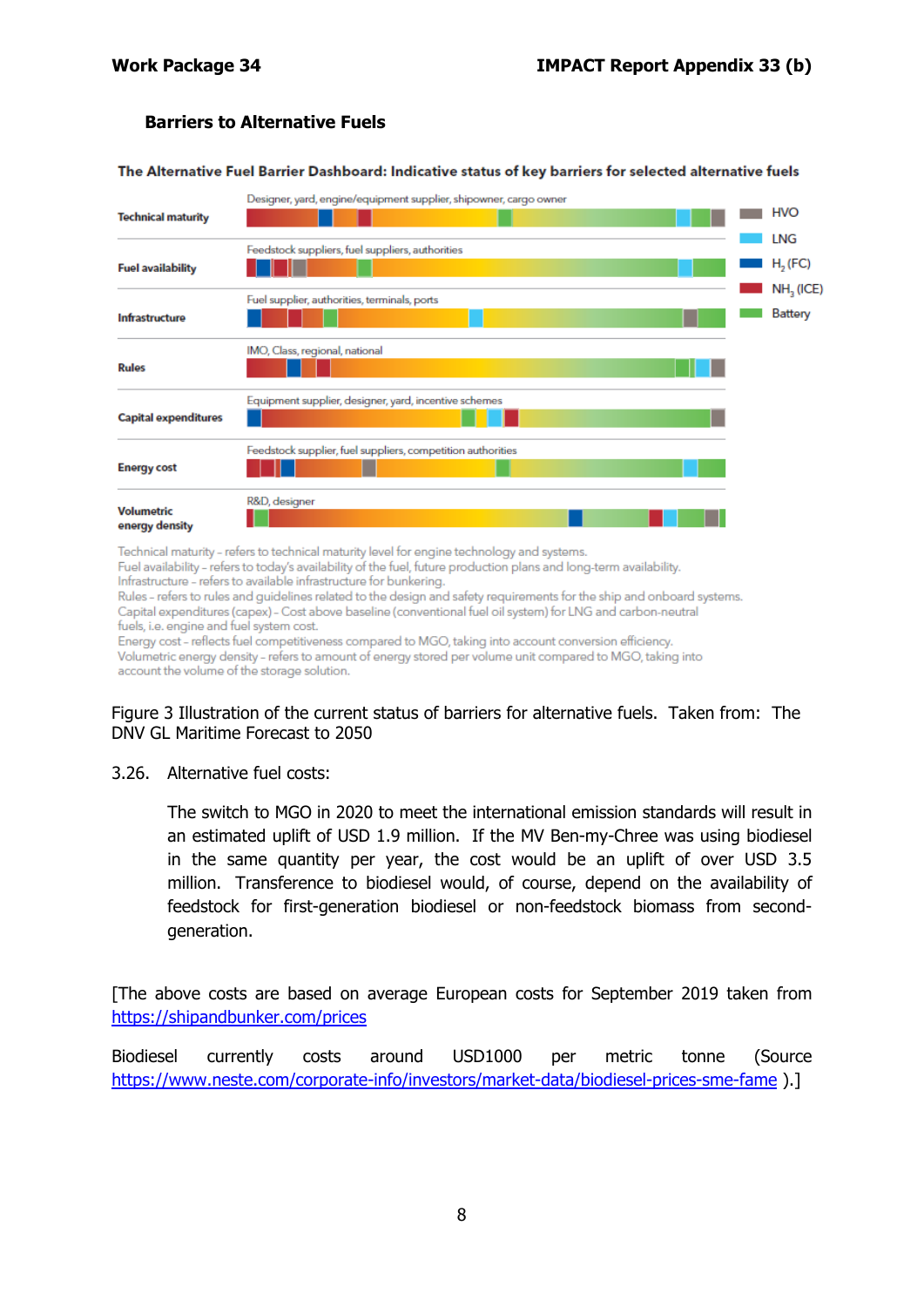# **4. THE OPPORTUNITY**

- 4.1. The reduction of non-greenhouse gas emissions in the shipping sector has been governed by air pollutant regulations for some time, and it is expected that international policymakers will also start to put in place de-carbonisation legislation. These legislative requirements will, in turn, influence the technical developments required to enable emissions reductions. As reported earlier in the report, a number of options are now starting to emerge which could be fully mature within the next few decades, which could enable the shipping industry to meet future decarbonisation targets.
- 4.2. The DOI plans to build a new ferry terminal at Liverpool, with the aim to be operational by Spring/Summer 2021. The design for the new terminal has been approved, and planning permission obtained. Provision for disposal of used fuel has been included within the design.
- 4.3. There is now an opportunity to equip the new Ro-Pax with the technology that not only meets the IMO requirements but has the potential to supersede these as these technologies emerge. Consideration should, therefore, be given to accommodating future fuel options which reduce carbon emissions in the design of the new vessels and the Liverpool ferry terminal, with the possibility that the allocated fuel disposal areas could be re-purposed.
- 4.4. A dual-fuel Ro-Pax vessel would require a large LNG tank to accommodate a fuel that could become available at Heysham Port in the future and would limit cargo space. A dual-fuel design would need to take into consideration the risk of methane slippage outlined above, and consideration could be given within the vessel design to fitting a tank at a later stage, which could potentially be a deck tank as the vessel would be able to bunker every day. Loss of space within such a design would be less of an issue but would aim to "future proof" the propulsion system.
- 4.5. The next opportunity with regards to a low emission power source will be for the HSC Manannan replacement vessel, around 2024. The Sea Services Agreement requires at Clause 5.2.3.3 that a further vessel will be required by December 2026, to replace the current fast craft vessel HSC Manannan, by which time the technology outlined in this report and associated bunkering infrastructure in our neighbouring jurisdictions may have evolved sufficiently to consider an alternative power source.
- 4.6. Clause 5.2.8.3 of the Sea Services Agreement requires IOMSPC to submit plans/specifications regarding the replacement vessel, to the DOI, and the DOI has the opportunity at this time, as specified in clause 5.2.8.3.2 to have an input into the plans. These clauses were specifically included within the Agreement with carbon reduction issues in mind.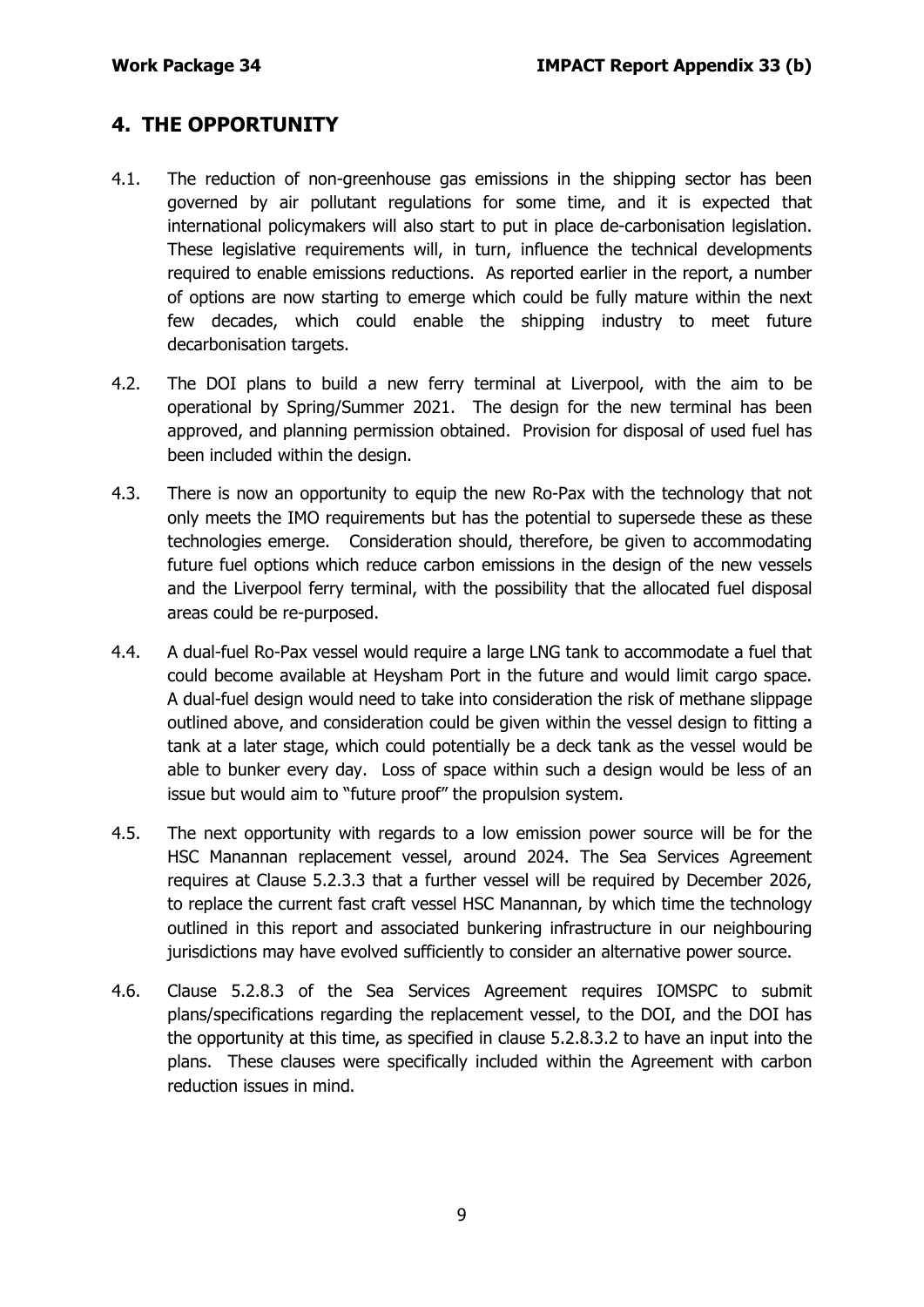#### **Reducing emissions from off-Island Travel**

- 4.7. A different, but possibly more effective way to reduce emissions from the Island's ferry service would be to reduce the number of sailings.
- 4.8. The Strategic Sea Services Policy, approved by Tynwald in December 2016, is that: "The Department [of Infrastructure] will intervene in the ferry services market to the extent that is necessary to provide for the social and economic requirements of the Isle of Man."
- 4.9. The following sailing schedule, formalised in the Sea Services Agreement, was agreed in the light of the above Sea Services policy, and the identification of the social and economic needs of the Isle of Man:
	- 947 per year sailings to a Port in the North West of England. These sailings are required to include:
	- daily sailings to Liverpool Sunday to Friday, and two sailings daily on a Saturday, from the last weekend in May to the first week in September, and;
	- weekend sailings to Liverpool during the winter period.
- 4.10. Daily sailings are required for transporting perishable and time-sensitive goods, currently provided by the night-time Heysham service. This service brings in goods for store shelves the following day, in order to satisfy the wider logistics network which is set-up for just-in-time deliveries and operates throughout the year. Heysham sailings are provided by the Ro-Pax, MV Ben-my-Chree.
- 4.11. The service to Liverpool is provided by the HSC Manannan; essentially a passenger service providing easy access to the historic city, with which the Island has strong social and cultural links; a requirement which was recognised in July 2016 when Tynwald agreed to purchase land at Liverpool to build a ferry terminal (IOM Government, 2016).
- 4.12. The report commissioned by the DOI in 2016 from Oxera LLP reported that: "the current ferry service to the Isle of Man can be characterised by significant excess capacity for freight and for passenger services in the off-peak season. Current vessels and service frequency are designed to address peak demand, and certain routes (e.g. Dublin) are unlikely to be economical on a stand-alone basis."
- 4.13. Oxera reported that current available freight capacity is between four and six times larger than actual shipped volumes when passenger vehicle traffic is excluded, which would imply an actual capacity utilisation over the year of around 20–25%. However, given that the vessel vehicle space is interchangeable between freight and passenger vehicles, the actual utilisation of 'free cargo space' after passenger traffic is taken into account would be closer to 50% annually. This capacity would certainly suggest that there is scope to potentially reduce the number of sailings and thereby reduce emissions. This could potentially be achieved by either: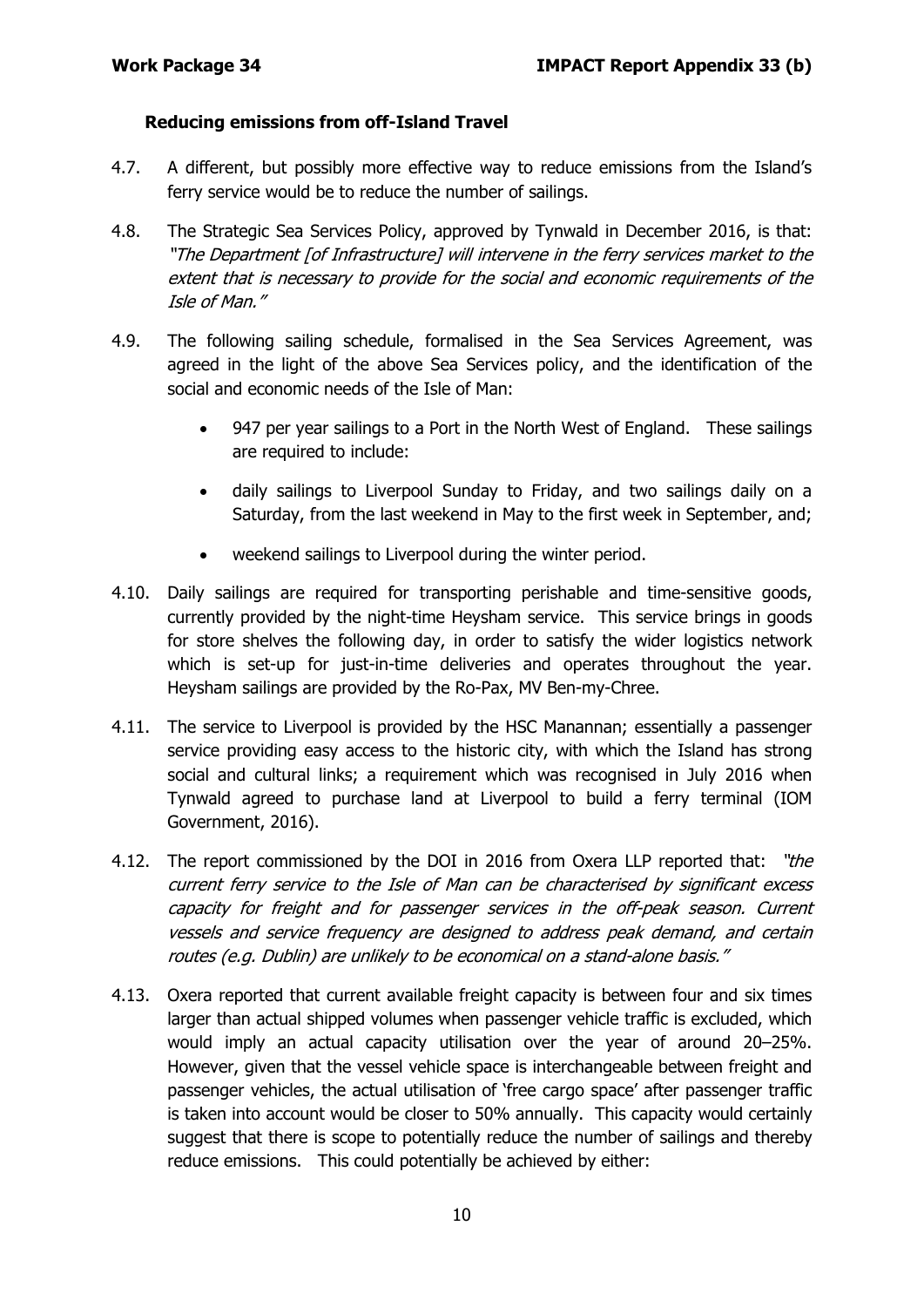- a move away from the "just-in-time" delivery model, enabling a reduction in the number of daily sailings. Whilst existing and future vessel capacity suggests that this could be possible, there would be a requirement for new, on-Island food storage capacity. The Sea Services Agreement specifies that the new Ro-Pax must provide a similar freight capacity. Alternatively;
- a reduction in the number of fast craft sailings to Liverpool.
- 4.14. The above would, however, be contrary to the current social and economic needs of the Isle of Man, as confirmed by the Public Survey of Ferry Services conducted by the Department of Infrastructure in October 2018.
- 4.15. The survey, which received a total response of 4,962, was, at that time, the largest response to an Isle of Man Government public survey. The survey identified that frequency of services, sailing schedules and speed of journeys are important, and that two-thirds of respondents would prefer a fast ferry service to Liverpool seven months of the year, whilst one-third would prefer a slower ferry year-round.
- 4.16. It should be noted that reducing ferry services could potentially push passengers to travel by air, which produce higher level of emissions than ferries.
- 4.17. Identification and careful consideration of all the issues, together with the impacts on IOMSPCo, the economy, and the overall level of Isle of Man emissions, would be required should such a course of action be pursued.

# **5. THE ACTIONS**

- 5.1. Necessary ambition
	- Discussions should take place with IOMSPCo regarding the future potential of inclusion within the new vessel design the opportunity for conversion to a dual-fuel vessel.
	- Re-visit the issue regarding the powertrain and associated infrastructure, for an Isle of Man ferry around the period 2024.
	- Further consideration and analysis of the potential for, impact, and carbon savings of a reduction in the number of IOMSPCo sailings, together with the potential impact of increased emissions from increased air travel.

# **6. CONCLUSION**

6.1. Given the essential nature of IOMSPCo's ferries in providing a lifeline service for the Isle of Man, the imminent commissioning of a replacement Ro-Pax, and the current status of the development of alternative fuel technology, there is limited opportunity at the present for direct intervention to require a reduction in IOMSPCo emissions.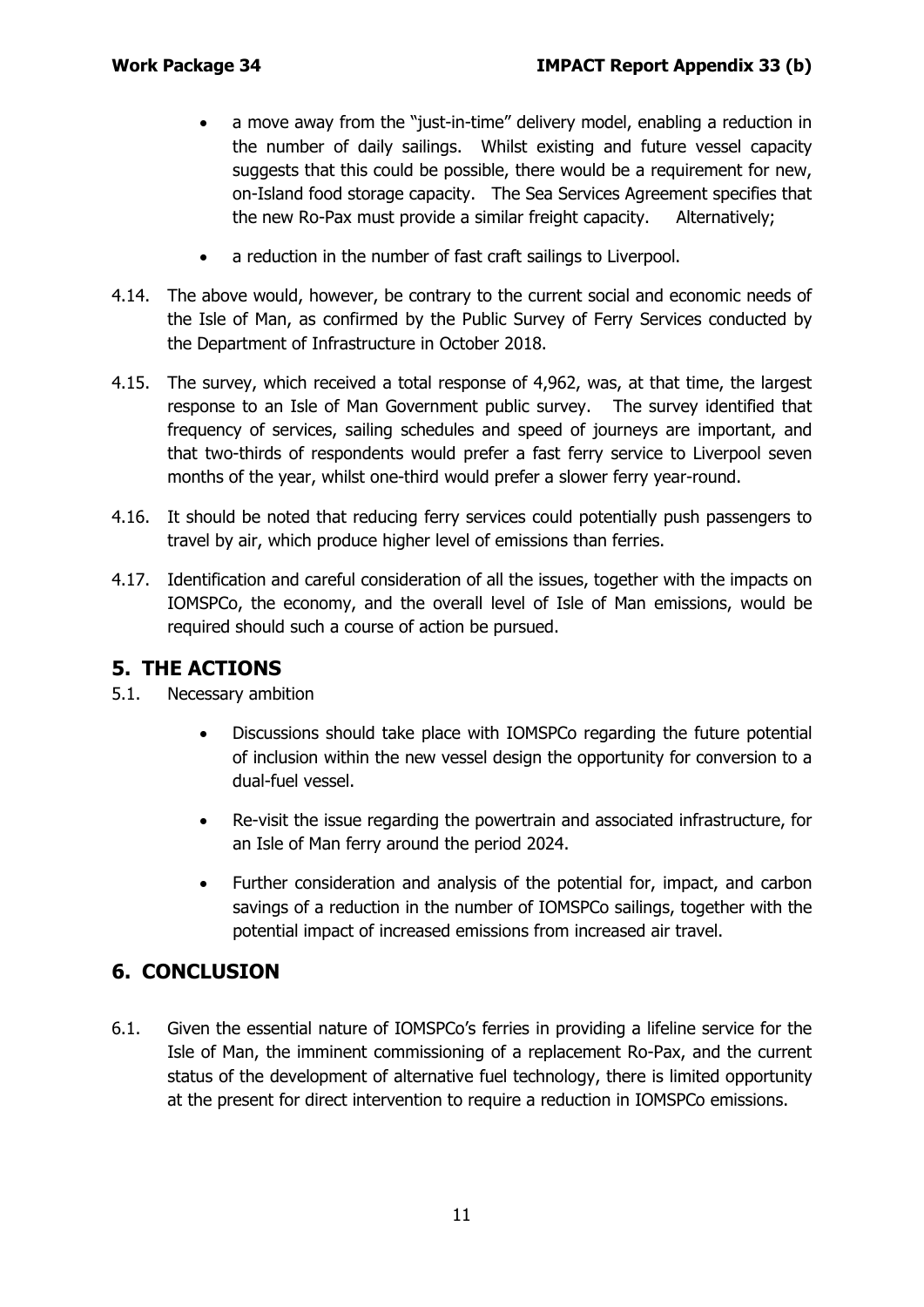6.2. Maritime industry developments as a consequence of the de-carbonisation agenda could, however, provide new and different options in the 2020s to consider alternative power sources.

# **7. REFERENCES**

- CMA CGM Group. (2018). The CMA CGM JACQUES SAADE, the world's first 23,000 TEU powered by LNG. Retrieved from https://cmacgm-group.com: https://cmacgmgroup.com/en/launching-cmacgm-jacques-saade-world%27s-first-ultra-large-vesselpowered-by-lng
- CNBC. (2019). An electric ferry with a 'record-breaking' battery has completed its maiden voyage. Retrieved from www.cnbc.com: https://www.cnbc.com/2019/08/19/theworlds-largest-all-electric-ferry-completes-maiden-voyage.html
- E4tech (UK) Ltd. (2018). Master plan for CO2 reduction in the Dutch shipping sector -Biofuels for shipping.
- E-Ferry. (2015). Vessel Characteristics. Retrieved from http://e-ferryproject.eu: http://eferryproject.eu/Vessel-Characteristics
- Electrive. (2019). Denmark's super ferry Ellen takes to the sea. Retrieved from www.electrive.com: https://www.electrive.com/2019/08/16/powerful-electric-ferryellen-takes-to-the-sea/
- IEA Bioenergy. (2017). Biofuels for the marine shipping sector An overview and analysis of sector infrastructure, fuel technologies and regulations.
- International Transport Workers' Federation. (2017). International Code of Safety for Ships Using Gases or Other Lol-Flashpoint Fuels .
- IOM Government. (2016). Department for Infrastructure Background Information on Strategic Sea Services.
- Point and Sandwick Trust. (2019). Scottish Western Isles Ferry Transport using Hydrogen -Feasibility Report. Retrieved from http://www.pointandsandwick.co.uk: http://www.pointandsandwick.co.uk/wp-content/uploads/2019/07/Scottish-Western-Isles-Ferry-Transport-using-Hydrogen-Feasibility-Report.pdf
- Renewable Energy Magazine. (2016). U.S. Navy To Power 'Great Green Fleet' With Australian Biofuel. Retrieved from www.renewableenergymagazine.com: https://www.renewableenergymagazine.com/biofuels/u-s-navy-to-power-a-great-20160818
- Stenersen and Thonstad. (2017). SINTEF GHG and NOx emissions from gas fuelled engines.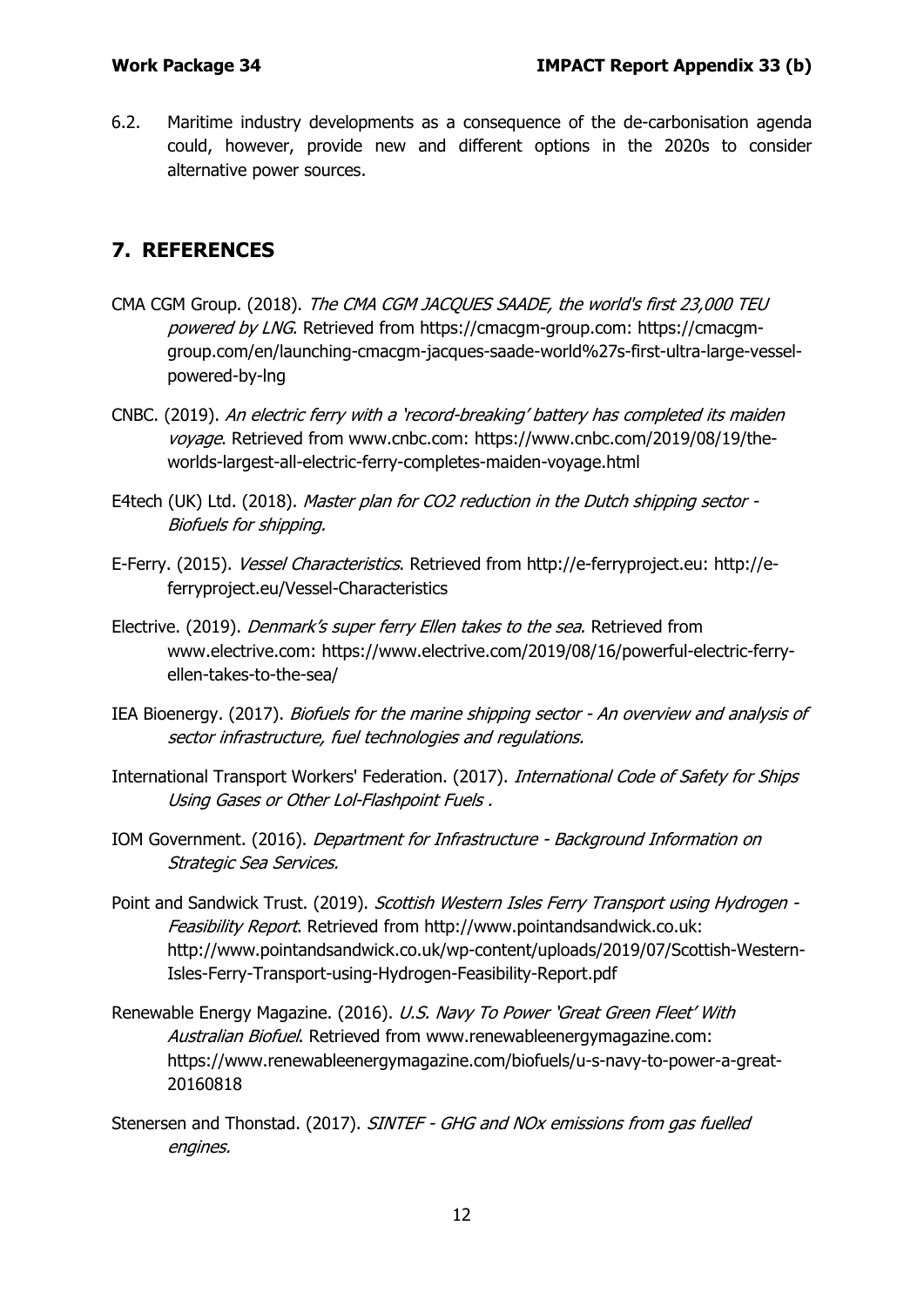# **ANNEX A**

#### **Compressed Natural Gas (CNG)**

Similar to LNG, compressed Natural Gas (CNG) can be stored on a vessel and can be burned in a gas-burning or dual-fuel engine. The lower energy density of the gas requires extra space for fuel storage compared to LNG. CNG also has much longer refuelling times. The cost of CNG as a fuel reflects the natural gas price, which is much lower than current incumbent diesel fuels (especially those needed to comply with SOx regulations). This is an advantage for the use of CNG. Estimates of the CO2 reduction potential from CNG range from modest savings of the order of 8-9%, relative to the incumbent diesel fuels, to a net increase in emissions. CNG use is currently being demonstrated in a Dutch ferry, between Texel and the mainland (TESO) and therefore a short route.

**CONCLUSION:** More research is necessary to explore the use of CNG or bio-CNG across a wider range of shipping classes, to determine the extent of its applicability before considering the Irish Sea routes.

#### **Liquefied Petroleum Gas (LPG)**

A maritime application of LPG could produce a 10-17% reduction in CO2 emissions on a well-to propeller basis when compared to the incumbent diesel fuels. The use of LPG also ensures compliance with NOx and SOx legislation, as the emissions of these gases is low for this fuel. LPG is available and readily transported, shown by its use in the domestic heating and cooking markets. For this reason, it is often mentioned as an alternative fuel for the shipping sector. However, the price of LPG is too expensive when compared to other alternative marine fuels. As LPG is heavier than air in gaseous form it also presents issues in safety on a vessel, any leaks would remain on the vessel at risk of ignition. When the high fuel cost is combined with the issues of safety, as well as the additional costs of retrofitting a gas or dual-fuel engine, then LPG looks relatively unviable as an alternative option for deep and large-scale decarbonisation in the shipping sector

**CONCLUSION:** Prohibitive cost and infrastructure issues.

#### **Methanol**

Methanol is a liquid fuel, easier to handle than LNG or CNG. It is currently mainly produced from natural gas. Conventional production from natural gas is estimated to increase GHG emissions from shipping by approximately 5%. However, CO2 capture and its reinjection into the synthesis loop is being implemented to improve methanol yield and reduce the CO2 footprint. Methanol engines are used in ships, though at the early stage of adoption. Several projects have worked on the development of engine conversions to methanol; these include Leanship, Methaship, SPIRETH and PILOT Methanol.

The PILOT Methanol project involved the conversion of an existing medium speed fourstroke Wärtsila engine on the passenger ferry Stena Germanica. Seven methanol tankers are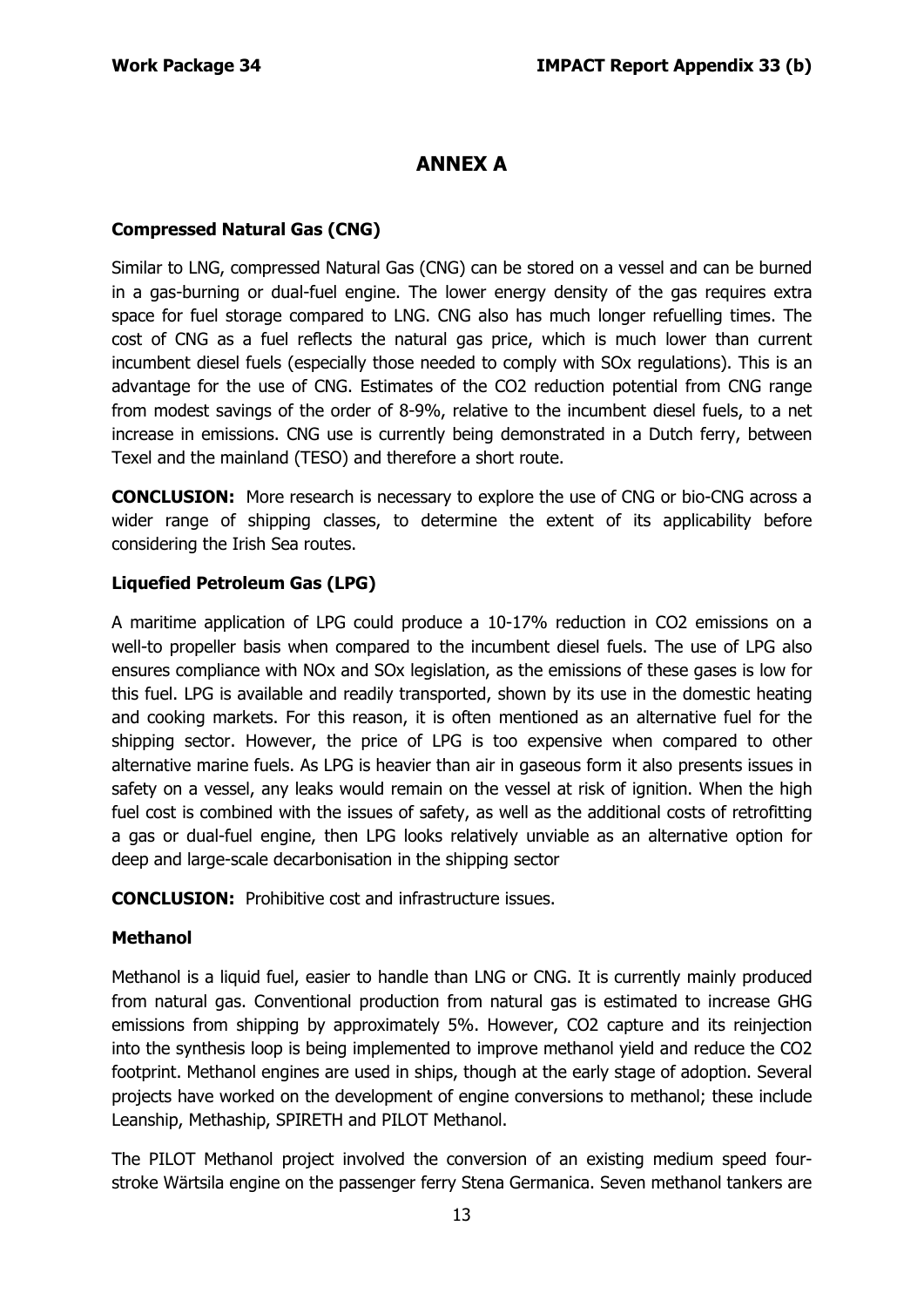in use today based on MAN dual-fuel two-stroke methanol (ME-LGI) engines, with four more on order (commissioned by Waterfront Shipping). These engines also allow the use of gaseous fuels like (Bio-)LNG.

In general, methanol can be used in spark-ignition engines, dual-fuel compression ignition engines and converted compression-ignition engines. Methanol contains oxygen which impacts energy density, ignition, combustion, emissions and other characteristics in comparison to conventional fuels. Methanol has a lower cetane number, which determines the ability to self-ignite, than diesel. It would not be able to be used in traditional marine diesel engines without a pilot fuel or ignition enhancer and adaptations to the engine, injection, fuelling system and storage. Methanol can be stored in non-pressurised tanks. Whether it requires a double barrier design for all parts in contact with methanol due to its low flashpoint is still under discussion.

In the case of the Stena Germanica ferry, a ballast tank was transformed into a methanol fuel tank. The low viscosity and corrosive nature increase engine wear and require redesigned engine parts or chemical additives. The toxic and corrosive nature of methanol requires specific design considerations and changes to the maintenance and risk assessment due to potential leakages. However, according to MAN these challenges have all been overcome in their ME-LGI engine. However, it is more difficult to ignite than diesel fuels and dilutes with water, both characteristics which reduce its fire risk. The risk is higher in a sealed compartment such as an engine room, but with the right measures, the risk can be mitigated. Methanol is classified as a Class 3 flammable liquid and solvent similar to gasoline and petroleum distillates. A new International Code of Safety for Ships using Gases or other Low-flashpoint Fuels (IGF Code) entered into force in January 2017 as an amendment to SOLAS, it currently covers LNG and Methanol.

The requirement for double-walled fuel tanks for alcohol fuels or possibility for single-wall tanks still remains under discussion. The infrastructure for methanol already exists in the chemical industry with train, truck and ship deliveries in a wide number of locations, and it can be introduced without too much difficulty to the marine sector. The actual bunkering facilities are the last missing element. Both mobile and land-based bunkering of methanol would come with limited additional cost for conversion or new build barges or terminals. The low energy density of methanol (20 MJ/kg) in comparison to diesel or HFO (42.7 and 40.9 MJ/kg) requires around twice the space on board for fuel storage or an increased bunkering frequency for the same storage capacity. A greater weight of the fuel storage system would impact the loading capacity of the ship, and the slightly higher energy efficiency of methanol only balances this out to a limited extent. One of the benefits of methanol is that it is a biodegradable liquid. The cost of fossil methanol between January 2017 and March 2018 was 13.6-19.1 €/GJ142. This is the most expensive fuel cost out of the fossil fuel options, at approximately double the price of HFO cost and two to three times the fuel cost of LNG.

**CONCLUSION:** High cost but infrastructure mainly in place (bunkering excepted) and already in small scale use.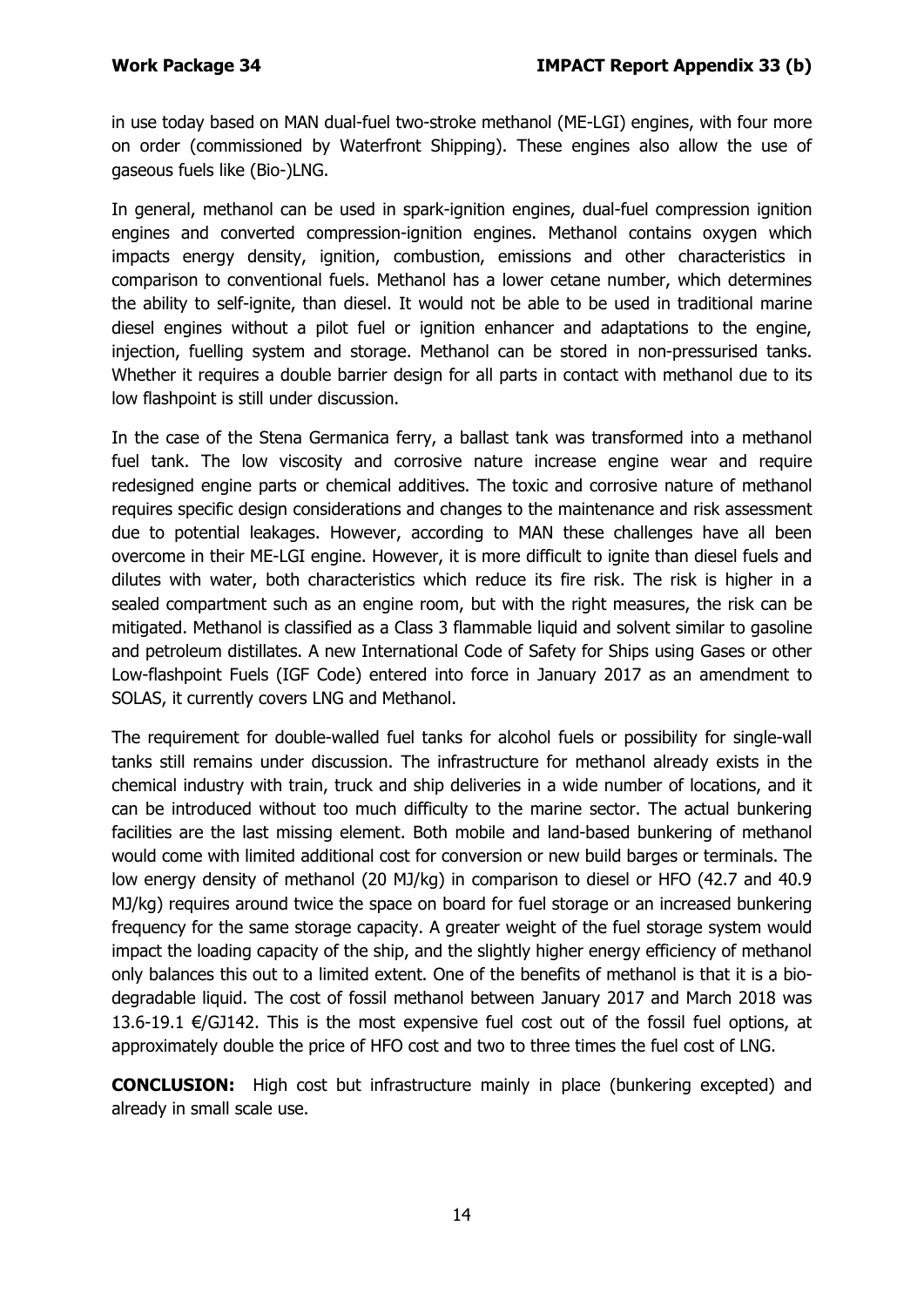## **Hydrogen**

The use of hydrogen in shipping is mainly considered through the use of electric propulsion and fuel cells. However, hydrogen can also be used in a gas turbine to provide propulsion or in a hybrid fuel mix. The use of hydrogen in fuel cells does not produce any GHG emissions, from tank-to-propeller. Instead, the GHG emissions from hydrogen depend on its production (well-to-tank). Most hydrogen produced in the world comes from fossil sources, including steam methane reforming and coal gasification. These production pathways generate high GHG emissions, although some of these might be captured at source in the future. Hydrogen may also be produced through an electrolyser powered by electricity. Based on whether the electricity comes from fossil, nuclear or renewable sources, the lifecycle greenhouse gas intensity of the outgoing hydrogen will vary. Therefore, the GHG emissions from hydrogen fuel cells would only be lower than conventional marine fuels if hydrogen is produced from low-carbon electricity (green hydrogen).

Currently, green hydrogen is not readily available, especially because of the difficulties to transport and store this fuel. Ammonia is also being investigated as an energy carrier for use in fuel cells and is deemed to have potential as an alternative marine fuel. It is currently being tested in a project by Proton Ventures.

The marine application of fuel cells requires a new electrical propulsion system, on-board fuel cell systems and new storage capabilities compared to existing marine engines. The storage of hydrogen on board requires a large space due to the low energy density of hydrogen, with an estimated tank size of 10-15 times larger than the required HFO tank and therefore loss of associated cargo space. A solution for this is to cool the hydrogen to ultralow temperatures to store it as a liquid, but this requires more energy and more infrastructure to do, as well as specialised tanks to store, resulting in greater barriers to implementation. The storage and usage of hydrogen as a fuel also requires compliance with safety standards, resulting in modifications to ship equipment as well as other barriers. Therefore, it would require a highly modified vessel or a purpose-built vessel to make hydrogen as a viable fuel option. This can be implemented more easily into future ship builds but would be costly to retrofit. Additionally, like for LNG, the decreased energy density and need for increased fuel storage would favour inland and short sea shipping types, over deep-sea shipping as it requires less on-board fuel storage.

A feasibility study for the provision of hydrogen-powered ferries for the Scottish Western Isles was published in July 2019, which included the comparative cost of hydrogen produced from wind farm electricity (Point and Sandwick Trust, 2019).

Alternatively, carbon-neutral H2 can be produced from natural gas (with carbon capture and storage) or from nuclear energy. Using compressed or liquefied H2 in fuel cells is a realistic option for the short-sea shipping segment in the medium term.

**CONCLUSION:** Excellent for Zero carbon footprint but infrastructure supply on a large scale doubtful.